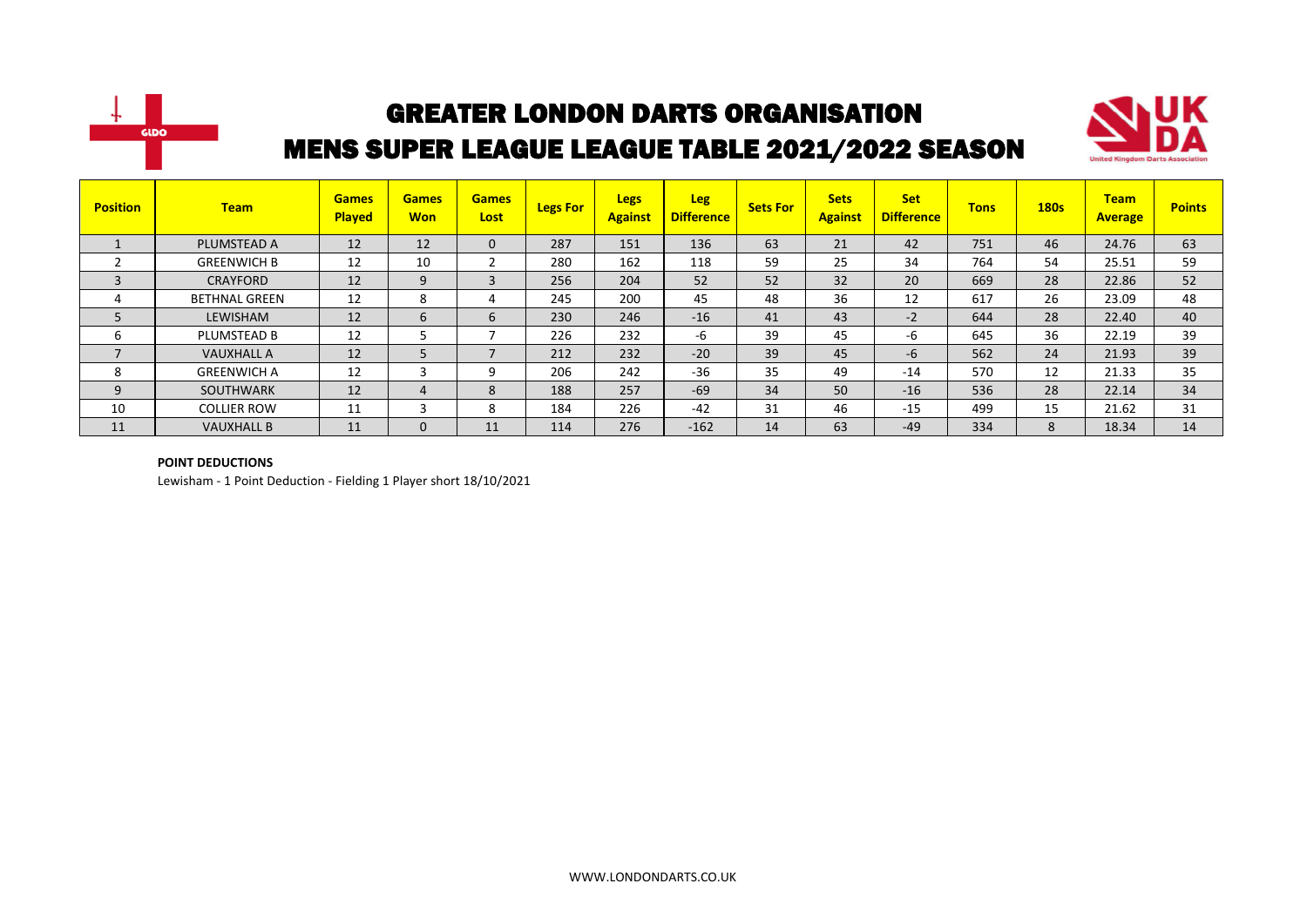

#### GREATER LONDON DARTS ORGANISATION MENS SUPER LEAGUE 2021/2022 SEASON RESULTS WEEK 13



|                        | <b>BETHNAL GREEN</b> |      |      |            |                                  | <b>VAUXHALL A</b> |             |      |            |    |                               | <b>SCORE</b> |                  |
|------------------------|----------------------|------|------|------------|----------------------------------|-------------------|-------------|------|------------|----|-------------------------------|--------------|------------------|
| Player                 | Average              | Tons | 180s | <b>HCO</b> | <b>Plaver</b>                    | Average           | <b>Tons</b> | 180s | <b>HCO</b> |    | Home Legs Away Legs Home Sets |              | <b>Away Sets</b> |
| Aaron Beeney           | 25.97                | 6    |      | 124        | <b>Steve Parratt</b>             | 22.04             |             |      |            |    |                               |              |                  |
| <b>Matt Finch</b>      | 26.83                | 10   |      |            | Geoff Newbury                    | 23.75             |             |      |            |    |                               |              |                  |
| Danny Brown            | 21.33                |      |      |            | Cameron Crabtree                 | 22.48             | 6           |      |            |    |                               |              |                  |
| Tony Hamit             | 18.97                |      |      |            | <b>Paul Rafferty</b>             | 24.14             | h           |      |            |    |                               |              |                  |
| Richard Ryan           | 21.10                |      |      |            | Henry Murphy                     | 23.03             | 6           |      |            |    |                               |              |                  |
| <b>Consilio Misfud</b> | 18.91                |      |      |            | Shaun Nolan                      | 15.00             |             |      |            |    |                               |              |                  |
| <b>John Hind</b>       | 27.06                | q    |      |            | Luke Nelson                      | 22.54             | h           |      | 105        |    |                               |              |                  |
| <b>Team Total</b>      | 22.88                | 39   |      |            | 38<br>21.85<br><b>Team Total</b> |                   |             |      | 18         | 16 |                               |              |                  |
| Res:                   |                      |      |      |            | Res:                             |                   |             |      |            |    |                               |              |                  |

|                         | <b>PLUMSTEAD A</b> |      |      |            | $\mathbf{v}$ |                     | <b>SOUTHWARK</b> |             |      |            |                  |           | <b>SCORE</b>     |                  |
|-------------------------|--------------------|------|------|------------|--------------|---------------------|------------------|-------------|------|------------|------------------|-----------|------------------|------------------|
| Player                  | Average            | Tons | 180s | <b>HCO</b> |              | Player              | Average          | <b>Tons</b> | 180s | <b>HCO</b> | <b>Home Legs</b> | Away Legs | <b>Home Sets</b> | <b>Away Sets</b> |
| <b>Freddie Box</b>      | 20.44              |      |      |            |              | David Peyre         | 17.60            |             |      |            | 4                |           |                  | $\Omega$         |
| David Wawrzewski        | 27.67              | 13   |      |            |              | <b>Ben West</b>     | 28.46            | 16          |      |            |                  | 4         | 0                |                  |
| Dean Coughlan           | 21.98              | 5    |      |            |              | David Farmer        | 21.17            | 9           |      | 100        | 3                | д         | 0                |                  |
| Lee Cocks               | 21.09              | 5.   |      |            |              | Paul Butler         | 13.72            |             |      |            | д                | 0         |                  |                  |
| Matt Edes               | 23.42              |      |      |            |              | <b>Ricky Martin</b> | 24.52            | 6           |      |            |                  | 4         | 0                |                  |
| <b>Graham Rackstraw</b> | 24.13              | 12   |      |            |              | David Lee           | 20.68            |             |      |            | 4                |           |                  |                  |
| Shane Wilson            | 23.91              | 13   |      |            |              | Steve Beasley       | 23.36            | 11          |      |            | 4                |           |                  |                  |
| <b>Team Total</b>       | 23.23              | 62   |      |            |              | <b>Team Total</b>   | 21.36            | 48          |      |            | 23               | 17        |                  |                  |
| Res:                    |                    |      |      |            |              | Res:                |                  |             |      |            |                  |           |                  |                  |

|                      | <b>GREENWICH B</b> |      |                | д          | $\mathbf{v}$ |                       | <b>LEWISHAM</b> |      |      | э          |                  |           | <b>SCORE</b>     |                  |
|----------------------|--------------------|------|----------------|------------|--------------|-----------------------|-----------------|------|------|------------|------------------|-----------|------------------|------------------|
| Plaver               | Average            | Tons | 180s           | <b>HCO</b> |              | Player                | Average         | Tons | 180s | <b>HCO</b> | <b>Home Legs</b> | Away Legs | <b>Home Sets</b> | <b>Away Sets</b> |
| <b>Scott Artiss</b>  | 33.97              | 12   | $\overline{a}$ |            |              | Spencer Ellis         | 21.09           |      |      |            |                  | 0         |                  |                  |
| <b>Bradley Halls</b> | 29.07              | 11   |                |            |              | <b>Gene Hill</b>      | 29.10           | 12   |      | 110        |                  | 4         | 0                |                  |
| Dan Day              | 27.59              |      |                | 104        |              | Earl Grant            | 21.14           |      |      |            |                  |           |                  |                  |
| Mark Landers         | 20.35              | 10   |                |            |              | Raj Gujjalu           | 20.32           | 11   |      |            |                  | 4         |                  |                  |
| John Walters         | 23.48              | 9    |                |            |              | <b>Steve Ferguson</b> | 23.97           | 11   |      |            |                  | 4         |                  |                  |
| Darren Peetoom       | 30.43              | 12   |                |            |              | Alex Fried            | 22.36           | 6    |      |            |                  |           |                  |                  |
| Paul Amos            | 23.96              | 9    |                |            |              | 21.25<br>Matt Winzar  |                 |      |      | 4          |                  |           |                  |                  |
| <b>Team Total</b>    | 26.98              | 70   | q              |            |              | Team Total<br>22.75   |                 | 55   |      |            | 24               | 17        |                  |                  |
| Res: John Hawkins    |                    |      |                |            |              | Res:                  |                 |      |      |            |                  |           |                  |                  |

|                                               | <b>CRAYFORD</b> |      |      |                   |                       | <b>PLUMSTEAD B</b> |      |      |            |                  |                  | <b>SCORE</b>     |                  |
|-----------------------------------------------|-----------------|------|------|-------------------|-----------------------|--------------------|------|------|------------|------------------|------------------|------------------|------------------|
| <b>Player</b>                                 | Average         | Tons | 180s | <b>HCO</b>        | Player                | Average            | Tons | 180s | <b>HCO</b> | <b>Home Legs</b> | <b>Away Legs</b> | <b>Home Sets</b> | <b>Away Sets</b> |
| Wayne Brown                                   | 24.91           | 11   |      |                   | Alan Reeves           | 24.10              | 10   |      |            |                  |                  |                  |                  |
| Marc Lee                                      | 22.52           | 6    |      |                   | Richard Hill          | 18.32              |      |      |            |                  |                  |                  |                  |
| Daniel Perfect                                | 19.51           |      |      |                   | Malcolm Morgan        | 19.91              |      |      |            |                  |                  |                  |                  |
| <b>Jason Gallagher</b>                        | 25.73<br>11     |      |      | Ricky Broughton   | 23.75                 |                    |      |      |            |                  |                  |                  |                  |
| Ben Cheeseman                                 | 20.22           | 6    |      |                   | <b>Ronnie Rickner</b> | 20.52              | 13   |      |            |                  |                  |                  |                  |
| Mark Gallagher                                | 21.61           | 8    |      |                   | Craig Watkins         | 21.20              |      |      |            |                  |                  |                  |                  |
| Matt Wood                                     | 25.69           |      |      |                   | Mark Ward             | 19.55              |      |      |            |                  |                  |                  |                  |
| <b>Team Total</b><br>56<br>22.88              |                 |      |      | <b>Team Total</b> | 21.05                 | 54                 |      |      | 26         | 14               | b                |                  |                  |
| Res: Mark Foster, Michael Owens, Ryan Francis |                 |      |      |                   | Res: Richard Innes    |                    |      |      |            |                  |                  |                  |                  |

|                      | <b>VAUXHALL B</b> |                |      |            | $\mathbf{v}$ |                                | <b>GREENWICH A</b> |      |      |            |    |                     | <b>SCORE</b>     |                  |
|----------------------|-------------------|----------------|------|------------|--------------|--------------------------------|--------------------|------|------|------------|----|---------------------|------------------|------------------|
| Player               | Average           | Tons           | 180s | <b>HCO</b> |              | <b>Plaver</b>                  | Average            | Tons | 180s | <b>HCO</b> |    | Home Legs Away Legs | <b>Home Sets</b> | <b>Away Sets</b> |
| George Elvy          | 18.71             |                |      | 120        |              | <b>Edgar Znutis</b>            | 24.56              | 6    |      |            |    |                     |                  |                  |
| Henry Baptiste       | 18.57             | 10             |      |            |              | 17.82<br>Gary Holt             |                    | 10   |      | 115        |    |                     | 0                |                  |
| <b>Kirk DeRuyter</b> | 23.30             | 6              |      |            |              | 18.85<br>Curtis Donnelly<br>4  |                    |      |      | 4          |    |                     |                  |                  |
| Gregg DeRuyter       | 17.59             |                |      |            |              | 19.23<br><b>Andrew Culling</b> |                    |      | 115  |            |    |                     |                  |                  |
| Steven Williams      | 15.14             |                |      |            |              | Tony Webb                      | 20.66              | 4    |      |            |    |                     |                  |                  |
| Paul Hart            | 20.64             | 10             |      |            |              | Chris Holt                     | 21.74              | 8    |      |            |    |                     |                  |                  |
| Jake Murphy          | 19.09             | $\overline{2}$ |      |            |              | Steve Holt                     | 18.34              |      |      |            | 4  |                     |                  |                  |
| <b>Team Total</b>    | 19.01             | 36             |      |            |              | 42<br>20.17<br>Team Total      |                    |      |      |            | 17 | 20                  |                  |                  |
| Res:                 |                   |                |      |            |              | Res:                           |                    |      |      |            |    |                     |                  |                  |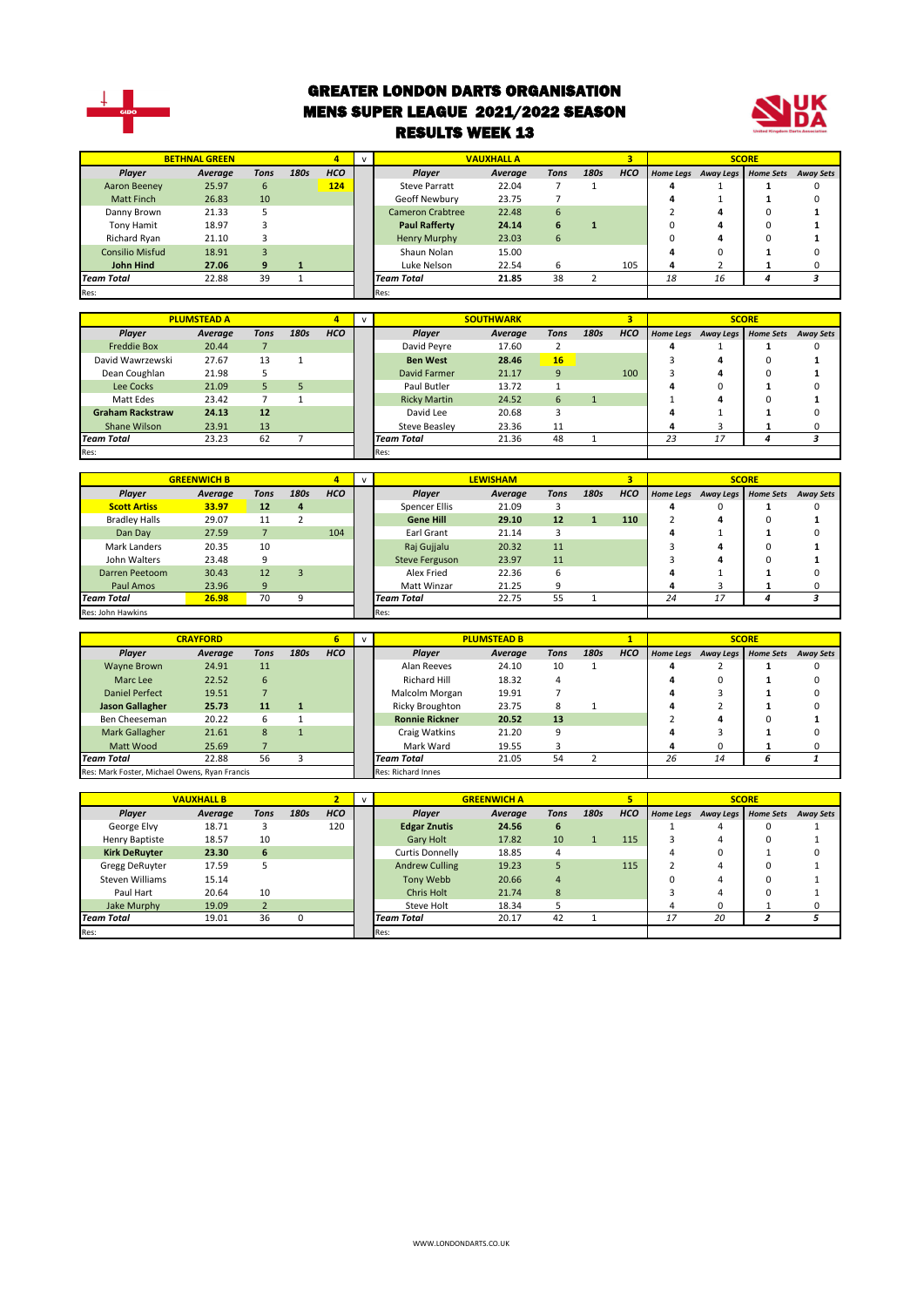



| <b>Position</b> | <b>Player</b>           | <b>Superleague Team</b> | <b>National</b><br><b>League Team</b> | <b>Attended</b> | <b>Games</b><br>Played | <b>Games</b><br><b>Won</b> | <b>Games</b><br>Lost | Legs<br><b>For</b> | <b>Legs</b><br><b>Against</b> | <b>Leg</b><br><b>Diff</b> | <b>Tons</b> | <b>180s</b>    | <b>High</b><br><b>Checkout</b> | <b>Average</b> | <b>Dyanmic</b><br><b>Average</b> |
|-----------------|-------------------------|-------------------------|---------------------------------------|-----------------|------------------------|----------------------------|----------------------|--------------------|-------------------------------|---------------------------|-------------|----------------|--------------------------------|----------------|----------------------------------|
| $\mathbf{1}$    | Darren Peetoom          | Greenwich B             | <b>ESSEX</b>                          | 12              | 12                     | 11                         | $\mathbf{1}$         | 47                 | $\mathbf{q}$                  | 38                        | 120         | 9              | 120                            | 28.58          | 39.58                            |
| $\overline{2}$  | David Wawrzewski        | Plumstead A             | <b>LONDON</b>                         | 12              | 12                     | 11                         | $\mathbf{1}$         | 47                 | 8                             | 39                        | 119         | 8              | 116                            | 27.54          | 38.54                            |
| 3               | Aaron Beeney            | <b>Bethnal Green</b>    | <b>NO</b>                             | 10              | 10                     | 9                          | $\mathbf{1}$         | 38                 | 6                             | 32                        | 88          | $\overline{3}$ | 125                            | 27.64          | 36.64                            |
| $\overline{a}$  | <b>Graham Rackstraw</b> | Plumstead A             | <b>LONDON</b>                         | 12              | 12                     | 11                         | 1                    | 45                 | 13                            | 32                        | 124         | $\overline{7}$ | 120                            | 25.10          | 36.10                            |
| 5               | Lee Cocks               | Plumstead A             | <b>LONDON</b>                         | 10              | 10                     | 10                         | $\Omega$             | 40                 | 5                             | 35                        | 78          | 11             | 160                            | 25.55          | 35.55                            |
| 6               | Dan Day                 | Greenwich B             | <b>LONDON</b>                         | 9               | 9                      | 8                          | $\mathbf{1}$         | 35                 | 14                            | 21                        | 87          | $\overline{3}$ | 154                            | 27.47          | 35.47                            |
| $\overline{7}$  | <b>Ben West</b>         | Southwark               | <b>LONDON</b>                         | 12              | 12                     | 9                          | $\overline{3}$       | 40                 | 24                            | 16                        | 127         | $\overline{2}$ | 140                            | 25.92          | 34.92                            |
| 8               | Matt Wood               | Crayford                | <b>LONDON</b>                         | 11              | 11                     | 10                         | $\mathbf{1}$         | 41                 | 19                            | 22                        | 114         | $\overline{3}$ | 100                            | 24.89          | 34.89                            |
| 9               | <b>Henry Murphy</b>     | Vauxhall A              | <b>YES</b>                            | 12              | 12                     | 10                         | $\overline{2}$       | 42                 | 20                            | 22                        | 93          | 9              | 130                            | 24.41          | 34.41                            |
| 10              | <b>Cameron Crabtree</b> | Vauxhall A              | <b>SURREY</b>                         | 12              | 12                     | 11                         | $\mathbf{1}$         | 46                 | 23                            | 23                        | 85          | $\overline{3}$ | 127                            | 23.12          | 34.12                            |
| 11              | Paul Amos               | Greenwich B             | <b>NO</b>                             | 11              | 11                     | 8                          | $\overline{3}$       | 38                 | 19                            | 19                        | 102         | 14             | 84                             | 25.81          | 33.81                            |
| 12              | Jamie Peetoom           | Greenwich A             | <b>ESSEX</b>                          | 10              | 10                     | 8                          | $\overline{2}$       | 37                 | 14                            | 23                        | 102         | $\overline{4}$ | 141                            | 25.80          | 33.80                            |
| 13              | John Walters            | Greenwich B             | <b>LONDON</b>                         | 12              | 12                     | 9                          | $\overline{3}$       | 41                 | 22                            | 19                        | 102         | $\overline{3}$ | 160                            | 24.35          | 33.35                            |
| 14              | <b>Bradley Halls</b>    | Greenwich B             | <b>ESSEX</b>                          | 12              | 12                     | $\overline{7}$             | 5                    | 36                 | 30                            | 6                         | 114         | 10             | 161                            | 26.19          | 33.19                            |
| 15              | Liam Hill               | <b>Collier Row</b>      | <b>LONDON</b>                         | 11              | 11                     | 8                          | $\overline{3}$       | 38                 | 21                            | 17                        | 99          | $\overline{4}$ | 111                            | 24.92          | 32.92                            |
| 16              | John Loeber             | <b>Collier Row</b>      | LONDON                                | 10              | 10                     | 8                          | $\overline{2}$       | 35                 | 17                            | 18                        | 70          | 5              | 114                            | 24.68          | 32.68                            |
| 17              | <b>Scott Artiss</b>     | Greenwich B             | <b>LONDON</b>                         | 12              | 11                     | 8                          | $\overline{3}$       | 37                 | 24                            | 13                        | 98          | 8              | 170                            | 24.67          | 32.67                            |
| 18              | Wayne Brown             | Crayford                | <b>LONDON</b>                         | 12              | 10                     | 8                          | $\overline{2}$       | 36                 | 21                            | 15                        | 84          | $\overline{3}$ | 146                            | 24.58          | 32.58                            |
| 19              | John Hind               | <b>Bethnal Green</b>    | <b>LONDON</b>                         | 11              | 11                     | 8                          | $\overline{3}$       | 40                 | 20                            | 20                        | 90          | 5              | 146                            | 24.30          | 32.30                            |
| 20              | Gene Hill               | Lewisham                | LONDON                                | 10              | 10                     | 8                          | $\overline{2}$       | 34                 | 20                            | 14                        | 89          | 5              | 110                            | 24.26          | 32.26                            |
| 21              | Chris Holt              | Greenwich A             | <b>LONDON</b>                         | 11              | 11                     | 8                          | $\overline{3}$       | 36                 | 25                            | 11                        | 95          | $\overline{3}$ | 116                            | 24.07          | 32.07                            |
| 22              | Jason Gallagher         | Crayford                | <b>LONDON</b>                         | 12              | 12                     | 8                          | $\overline{4}$       | 42                 | 22                            | 20                        | 100         | 5              | 146                            | 24.06          | 32.06                            |
| 23              | <b>Scott Marsh</b>      | Plumstead A             | <b>LONDON</b>                         | 5               | 5                      | 5                          | $\Omega$             | 20                 | $\overline{3}$                | 17                        | 44          | $\mathbf{1}$   | 142                            | 26.48          | 31.48                            |
| 24              | Richard Ryan            | Bethnal Green           | <b>NO</b>                             | 11              | 11                     | 8                          | $\overline{3}$       | 35                 | 22                            | 13                        | 87          | $\overline{2}$ | 129                            | 23.43          | 31.43                            |
| 25              | <b>Steve Beasley</b>    | Southwark               | <b>LONDON</b>                         | 12              | 12                     | 6                          | 6                    | 37                 | 33                            | $\overline{4}$            | 104         | 8              | 155                            | 24.62          | 30.62                            |
| 26              | Malcolm Morgan          | Plumstead B             | <b>NO</b>                             | 12              | 12                     | 8                          | $\overline{4}$       | 43                 | 30                            | 13                        | 111         | 6              | 127                            | 22.56          | 30.56                            |
| 27              | <b>Freddie Box</b>      | Plumstead A             | <b>KENT</b>                           | 11              | 11                     | $\overline{7}$             | $\overline{4}$       | 32                 | 25                            | $\overline{7}$            | 86          | 5              | 120                            | 23.47          | 30.47                            |
| 28              | Matt Finch              | <b>Bethnal Green</b>    | MIDDLESEX                             | 11              | 11                     | 6                          | 5                    | 29                 | 27                            | $\overline{2}$            | 95          | 4              | 161                            | 24.45          | 30.45                            |
| 29              | Ben Cheeseman           | Crayford                | <b>LONDON</b>                         | 11              | 9                      | 6                          | $\overline{3}$       | 31                 | 19                            | 12                        | 77          | 9              | 110                            | 24.35          | 30.35                            |
| 30              | <b>Steve Ferguson</b>   | Lewisham                | <b>LONDON</b>                         | 12              | 12                     | 8                          | $\overline{4}$       | 38                 | 34                            | $\overline{4}$            | 95          | 3              | 138                            | 22.35          | 30.35                            |
| 31              | Ronnie Rickner          | Plumstead B             | <b>LONDON</b>                         | 11              | 11                     | 8                          | $\overline{3}$       | 35                 | 19                            | 16                        | 78          | $\overline{7}$ | 80                             | 22.21          | 30.21                            |
| 32              | Matt Winzar             | Lewisham                | <b>LONDON</b>                         | 12              | 12                     | 6                          | 6                    | 42                 | 36                            | 6                         | 124         | 10             | 83                             | 23.97          | 29.97                            |
| 33              | <b>Ricky Martin</b>     | Southwark               | ?ְיָ                                  | 8               | 8                      | 6                          | $\overline{2}$       | 25                 | 16                            | 9                         | 57          | $\overline{2}$ | 107                            | 23.75          | 29.75                            |
| 34              | <b>Richard Elms</b>     | Plumstead B             | <b>KENT</b>                           | 9               | 9                      | 6                          | 3                    | 28                 | 21                            | $\overline{7}$            | 87          | 4              | 116                            | 23.69          | 29.69                            |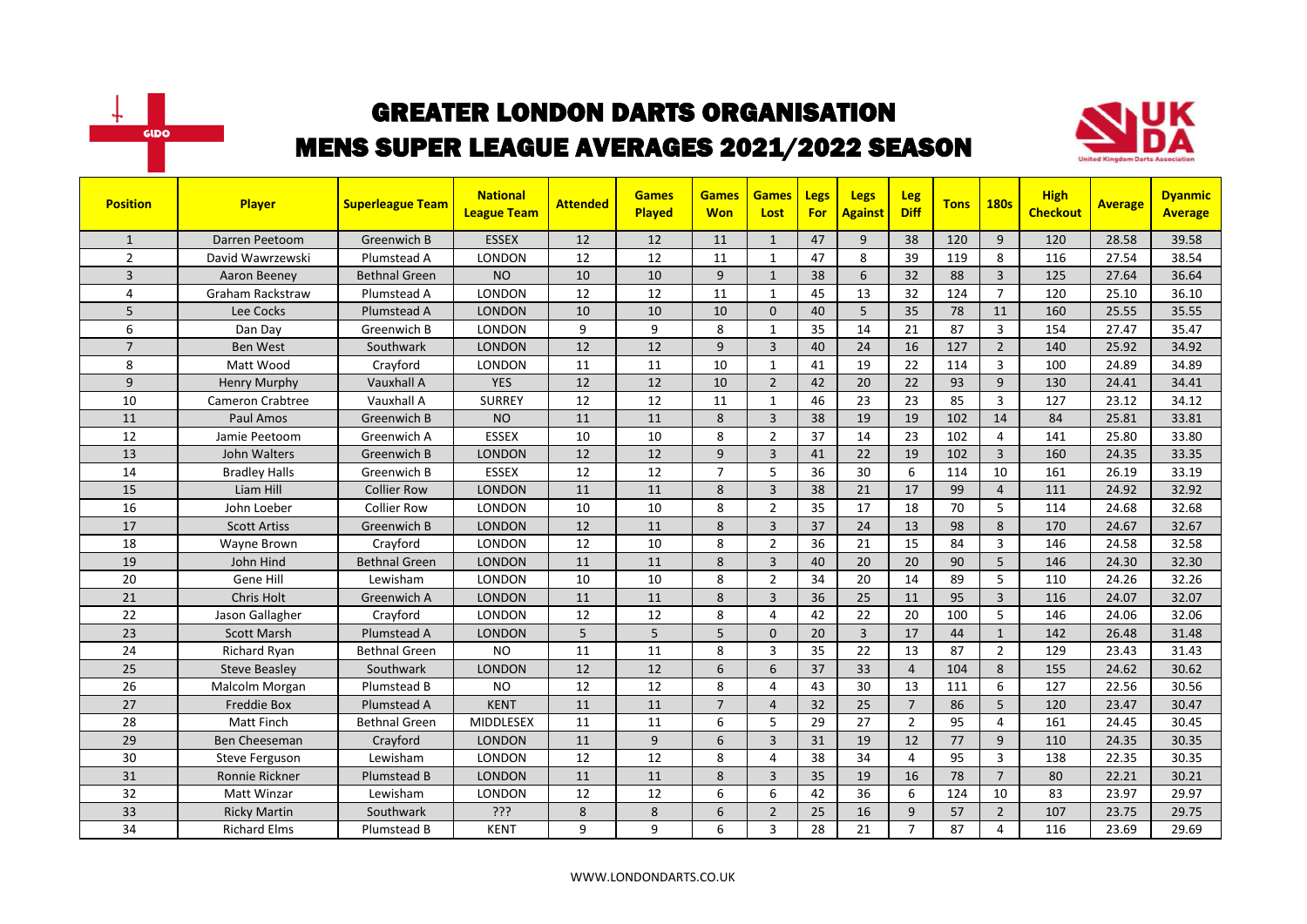



| <b>Position</b> | Player                 | <b>Superleague Team</b> | <b>National</b><br><b>League Team</b> | <b>Attended</b> | <b>Games</b><br>Played | <b>Games</b><br><b>Won</b> | <b>Games</b><br>Lost | Legs<br><b>For</b> | <b>Legs</b><br><b>Against</b> | <b>Leg</b><br><b>Diff</b> | <b>Tons</b> | <b>180s</b>    | <b>High</b><br><b>Checkout</b> | <b>Average</b> | <b>Dyanmic</b><br><b>Average</b> |
|-----------------|------------------------|-------------------------|---------------------------------------|-----------------|------------------------|----------------------------|----------------------|--------------------|-------------------------------|---------------------------|-------------|----------------|--------------------------------|----------------|----------------------------------|
| 35              | <b>Alan Reeves</b>     | Plumstead B             | <b>YES</b>                            | 8               | 8                      | 5                          | $\overline{3}$       | 26                 | 17                            | 9                         | 66          | $\overline{9}$ | 160                            | 24.56          | 29.56                            |
| 36              | Marc Lee               | Crayford                | <b>NO</b>                             | 10              | $\overline{7}$         | 6                          | 1                    | 25                 | 11                            | 14                        | 62          | $\overline{2}$ | 100                            | 23.32          | 29.32                            |
| 37              | Dean Coughlan          | Plumstead A             | <b>LONDON</b>                         | 12              | 12                     | 5                          | $\overline{7}$       | 32                 | 39                            | $-7$                      | 95          | $\overline{7}$ | 120                            | 24.15          | 29.15                            |
| 38              | <b>Spencer Ellis</b>   | Lewisham                | <b>NO</b>                             | 12              | 12                     | 6                          | 6                    | 33                 | 33                            | $\mathbf 0$               | 103         | 6              | 119                            | 23.04          | 29.04                            |
| 39              | Dave McClaren          | Lewisham                | <b>NO</b>                             | 5               | 5                      | 5                          | $\Omega$             | 20                 | 6                             | 14                        | 44          | $\mathbf{1}$   | 161                            | 23.71          | 28.71                            |
| 40              | Paul Rafferty          | Vauxhall A              | <b>NO</b>                             | 12              | 12                     | 6                          | 6                    | 36                 | 31                            | 5                         | 106         | 4              | 120                            | 22.17          | 28.17                            |
| 41              | <b>Matt Edes</b>       | Plumstead A             | <b>LONDON</b>                         | 11              | 10                     | 6                          | $\overline{4}$       | 29                 | 28                            | $\mathbf{1}$              | 60          | $\overline{4}$ | 100                            | 21.98          | 27.98                            |
| 42              | <b>Steve Parratt</b>   | Vauxhall A              | <b>YES</b>                            | 11              | 11                     | 5                          | 6                    | 25                 | 30                            | $-5$                      | 82          | 5              | 117                            | 22.98          | 27.98                            |
| 43              | <b>Tommy Sanwell</b>   | Plumstead A             | <b>LONDON</b>                         | $\overline{2}$  | $\overline{2}$         | $\overline{2}$             | $\Omega$             | 8                  | $\mathbf{0}$                  | 8                         | 20          | $\mathbf{0}$   | 52                             | 25.91          | 27.91                            |
| 44              | <b>Daniel Perfect</b>  | Crayford                | <b>YES</b>                            | 11              | 8                      | $\overline{7}$             | $\mathbf{1}$         | 29                 | 18                            | 11                        | 55          | $\overline{2}$ | 80                             | 20.78          | 27.78                            |
| 45              | Lewis McGurn           | Plumstead A             | <b>LONDON</b>                         | $\overline{2}$  | $\overline{2}$         | $\mathbf{1}$               | $\mathbf{1}$         | 6                  | $\overline{7}$                | $-1$                      | 25          | $\overline{2}$ | 95                             | 26.72          | 27.72                            |
| 46              | Rai Guijalu            | Lewisham                | <b>NO</b>                             | 11              | 10                     | 6                          | $\overline{4}$       | 33                 | 28                            | 5                         | 88          | 1              | 137                            | 21.55          | 27.55                            |
| 47              | <b>Mark Landers</b>    | Greenwich B             | <b>NO</b>                             | $\overline{7}$  | 6                      | $\overline{4}$             | $\overline{2}$       | 20                 | 11                            | 9                         | 54          | $\mathbf{1}$   | 96                             | 23.49          | 27.49                            |
| 48              | Joe Russell            | <b>Collier Row</b>      | <b>ESSEX</b>                          | 9               | $\overline{7}$         | 3                          | $\overline{4}$       | 17                 | 20                            | $-3$                      | 68          | $\mathbf{1}$   | 94                             | 24.19          | 27.19                            |
| 49              | <b>Nick Cocks</b>      | Plumstead A             | <b>LONDON</b>                         | $\overline{2}$  | $\overline{2}$         | $\overline{2}$             | $\Omega$             | 8                  | 6                             | $\overline{2}$            | 30          | $\mathbf{1}$   | $\overline{78}$                | 25.17          | 27.17                            |
| 50              | <b>Edgar Znutis</b>    | Greenwich A             | <b>YES</b>                            | 8               | $\overline{7}$         | 3                          | $\overline{4}$       | 21                 | 18                            | $\overline{3}$            | 55          | $\mathbf{1}$   | 124                            | 23.59          | 26.59                            |
| 51              | David Farmer           | Southwark               | <b>NO</b>                             | 12              | 11                     | 5                          | 6                    | 24                 | 36                            | $-12$                     | 67          | $\mathbf{1}$   | 112                            | 21.16          | 26.16                            |
| 52              | <b>Richard Hill</b>    | Plumstead B             | <b>NO</b>                             | 11              | 11                     | 4                          | $\overline{7}$       | 27                 | 33                            | $-6$                      | 99          | $\mathbf{1}$   | 101                            | 22.05          | 26.05                            |
| 53              | Danny Brown            | <b>Bethnal Green</b>    | <b>LONDON</b>                         | 8               | $\overline{7}$         | $\overline{3}$             | $\overline{4}$       | 21                 | 21                            | $\mathbf{0}$              | 59          | 5              | 86                             | 22.95          | 25.95                            |
| 54              | <b>Ricky Broughton</b> | Plumstead B             | <b>NO</b>                             | 5               | 5                      | 3                          | $\overline{2}$       | 14                 | 12                            | $\overline{2}$            | 39          | 1              | 47                             | 22.87          | 25.87                            |
| 55              | <b>Rob Edwards</b>     | Vauxhall A              | <b>NO</b>                             | 9               | 9                      | $\overline{4}$             | 5                    | 25                 | 26                            | $-1$                      | 62          | $\mathbf{1}$   | 105                            | 21.80          | 25.80                            |
| 56              | David Read             | Southwark               | YES                                   | $\overline{2}$  | $\overline{2}$         | 1                          | $\mathbf{1}$         | 5                  | 6                             | $\mathbf{-1}$             | 14          | $\mathbf{1}$   | 82                             | 24.56          | 25.56                            |
| 57              | <b>Ashley Scott</b>    | Southwark               | <b>YES</b>                            | 6               | 6                      | $\overline{3}$             | $\overline{3}$       | 18                 | 21                            | $-3$                      | 40          | 5              | 80                             | 22.35          | 25.35                            |
| 58              | <b>Tony Hamit</b>      | Bethnal Green           | <b>LONDON</b>                         | 11              | 11                     | 4                          | $\overline{7}$       | 27                 | 33                            | $-6$                      | 69          | $\overline{4}$ | 91                             | 21.25          | 25.25                            |
| 59              | Tony Webb              | Greenwich A             | <b>YES</b>                            | 12              | 11                     | 5                          | 6                    | 25                 | 31                            | $-6$                      | 63          | $\mathbf{0}$   | 114                            | 20.12          | 25.12                            |
| 60              | Shane Wilson           | Plumstead A             | <b>LONDON</b>                         | 9               | 6                      | $\overline{2}$             | $\overline{4}$       | 14                 | 21                            | $-7$                      | 58          | $\Omega$       | 101                            | 23.12          | 25.12                            |
| 61              | <b>Consilio Misfud</b> | <b>Bethnal Green</b>    | <b>YES</b>                            | 10              | $\mathsf{q}$           | $\overline{4}$             | 5                    | 25                 | 26                            | $-1$                      | 60          | $\mathbf{1}$   | 104                            | 21.11          | 25.11                            |
| 62              | Jamie Davis            | <b>Bethnal Green</b>    | MIDDLESEX                             | 4               | 3                      | 3                          | $\mathbf 0$          | 12                 | 5                             | $\overline{7}$            | 17          | $\mathbf 0$    | 74                             | 21.96          | 24.96                            |
| 63              | <b>Nicky Turner</b>    | Greenwich B             | <b>LONDON</b>                         | 9               | 8                      | $\mathbf{1}$               | $\overline{7}$       | 14                 | 28                            | $-14$                     | 61          | 6              | 118                            | 23.57          | 24.57                            |
| 64              | John Badger            | Greenwich A             | <b>YES</b>                            | 9               | 8                      | 4                          | $\overline{4}$       | 25                 | 24                            | $\mathbf{1}$              | 64          | $\mathbf{1}$   | 90                             | 20.50          | 24.50                            |
| 65              | <b>Robbie Smith</b>    | <b>Collier Row</b>      | <b>NO</b>                             | 6               | 6                      | $\overline{3}$             | $\overline{3}$       | 19                 | 16                            | $\overline{3}$            | 48          | $\overline{3}$ | 146                            | 21.30          | 24.30                            |
| 66              | George Cox             | Crayford                | YES                                   | 8               | 6                      | $\overline{2}$             | 4                    | 13                 | 17                            | $-4$                      | 40          | $\mathbf{1}$   | 102                            | 22.30          | 24.30                            |
| 67              | <b>Steve Cooper</b>    | Southwark               | <b>NO</b>                             | $\overline{7}$  | $\overline{7}$         | $\mathbf{1}$               | 6                    | 14                 | 25                            | $-11$                     | 41          | 5              | 78                             | 23.21          | 24.21                            |
| 68              | Jake Murphy            | Vauxhall B              | <b>YES</b>                            | 4               | $\overline{4}$         | 3                          | $\mathbf{1}$         | 15                 | $\overline{7}$                | 8                         | 23          | $\mathbf{1}$   | 98                             | 21.14          | 24.14                            |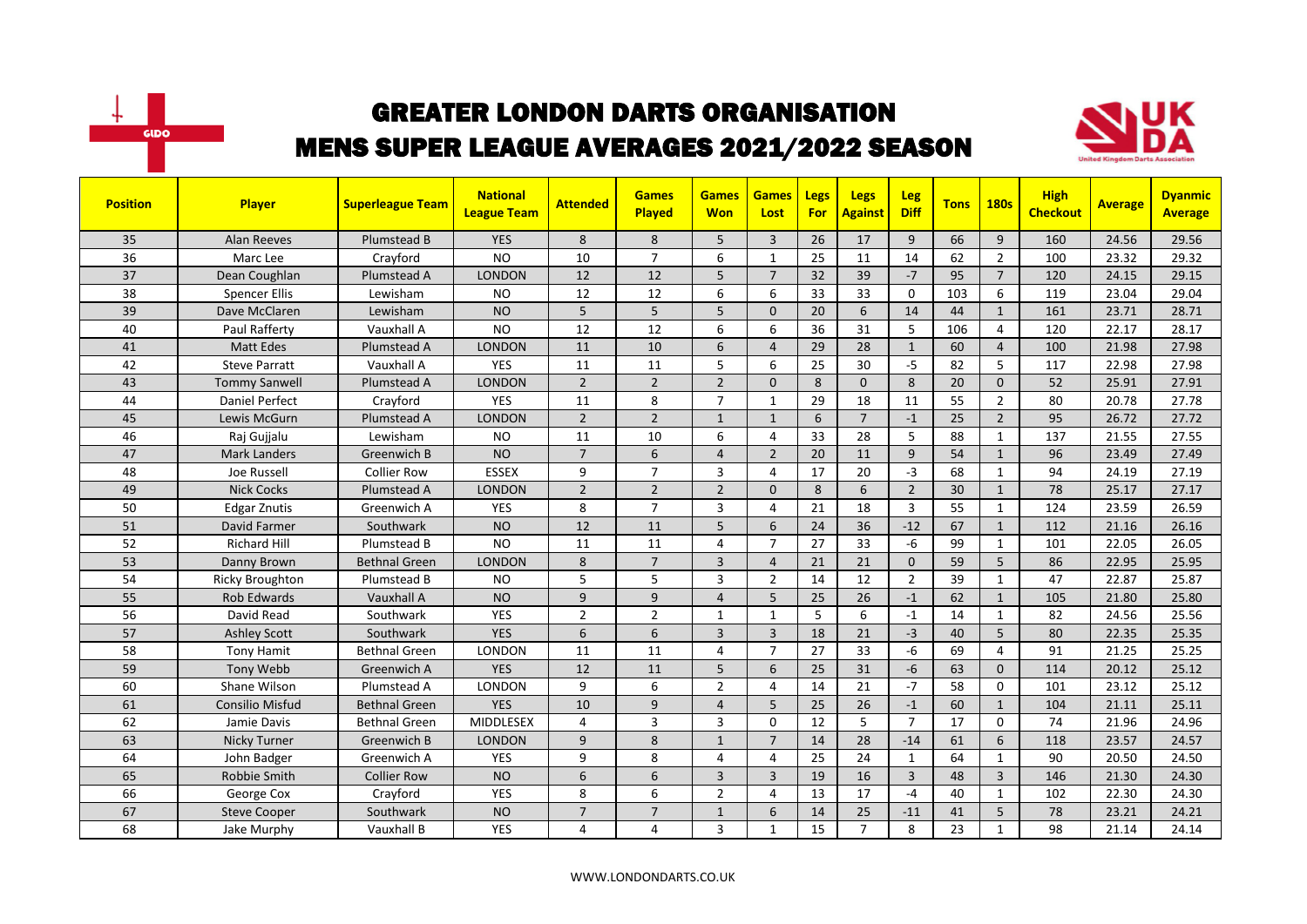



| <b>Position</b> | Player                 | <b>Superleague Team</b> | <b>National</b><br><b>League Team</b> | <b>Attended</b> | <b>Games</b><br><b>Played</b> | <b>Games</b><br><b>Won</b> | <b>Games</b><br>Lost | Legs<br><b>For</b> | <b>Legs</b><br><b>Against</b> | <b>Leg</b><br><b>Diff</b> | <b>Tons</b>    | <b>180s</b>    | <b>High</b><br><b>Checkout</b> | <b>Average</b> | <b>Dyanmic</b><br><b>Average</b> |
|-----------------|------------------------|-------------------------|---------------------------------------|-----------------|-------------------------------|----------------------------|----------------------|--------------------|-------------------------------|---------------------------|----------------|----------------|--------------------------------|----------------|----------------------------------|
| 69              | Kirk DeRuyter          | Vauxhall B              | <b>SURREY</b>                         | 3               | $\overline{3}$                | $\mathbf{1}$               | $\overline{2}$       | $\overline{7}$     | 8                             | $-1$                      | 20             | $\Omega$       | 160                            | 23.04          | 24.04                            |
| 70              | Sam Samson             | Plumstead B             | <b>KENT</b>                           | $\mathbf{1}$    | $\mathbf{1}$                  | 1                          | $\Omega$             | 4                  | $\mathbf{1}$                  | $\overline{3}$            | 6              | $\Omega$       | 40                             | 22.94          | 23.94                            |
| 71              | John Hawkins           | Greenwich B             | <b>YES</b>                            | 9               | $\overline{3}$                | 3                          | $\mathbf{0}$         | 12                 | 5                             | $\overline{7}$            | 26             | $\mathbf{0}$   | 101                            | 20.55          | 23.55                            |
| 72              | <b>Richard Innes</b>   | Plumstead B             | <b>NO</b>                             | 8               | $\overline{7}$                | $\overline{2}$             | 5                    | 17                 | 24                            | $-7$                      | 51             | 4              | 62                             | 21.50          | 23.50                            |
| 73              | Mark Gallagher         | Crayford                | <b>YES</b>                            | 12              | 8                             | $\overline{2}$             | 6                    | 18                 | 29                            | $-11$                     | 55             | $\mathbf{1}$   | 90                             | 21.36          | 23.36                            |
| 74              | Chris Hogg             | Southwark               | <b>SURREY</b>                         | 4               | $\overline{2}$                | $\mathbf{1}$               | $\mathbf{1}$         | 4                  | 4                             | $\mathbf 0$               | 16             | $\Omega$       | 107                            | 22.34          | 23.34                            |
| 75              | Danny Faulkner         | <b>Collier Row</b>      | <b>LONDON</b>                         | 10              | 10                            | $\overline{3}$             | $\overline{7}$       | 20                 | 32                            | $-12$                     | 51             | $\mathbf{0}$   | 75                             | 20.31          | 23.31                            |
| 76              | <b>Andrew Culling</b>  | Greenwich A             | <b>YES</b>                            | 10              | 9                             | $\overline{3}$             | 6                    | 19                 | 29                            | $-10$                     | 46             | $\mathbf 0$    | 115                            | 20.28          | 23.28                            |
| 77              | <b>Geoff Newbury</b>   | Vauxhall A              | <b>YES</b>                            | 11              | 11                            | $\mathbf{1}$               | 10                   | 17                 | 40                            | $-23$                     | 75             | $\overline{2}$ | 112                            | 22.21          | 23.21                            |
| 78              | <b>Michael Barnard</b> | Plumstead A             | <b>LONDON</b>                         | $\overline{2}$  | $\overline{2}$                | $\mathbf{1}$               | $\mathbf{1}$         | $\overline{7}$     | 4                             | $\overline{3}$            | 24             | $\Omega$       | 60                             | 22.01          | 23.01                            |
| 79              | Luke Nelson            | Vauxhall A              | <b>MIDDLESEX</b>                      | 10              | 10                            | $\overline{2}$             | 8                    | 19                 | 34                            | $-15$                     | 50             | $\mathbf{0}$   | 105                            | 20.95          | 22.95                            |
| 80              | <b>Michael Power</b>   | Southwark               | LONDON                                | $\mathbf{1}$    | $\mathbf{1}$                  | 0                          | $\mathbf{1}$         | $\mathbf{0}$       | 4                             | $-4$                      | $\overline{4}$ | $\Omega$       | 0                              | 22.68          | 22.68                            |
| 81              | <b>Alex Fried</b>      | Lewisham                | <b>NO</b>                             | 12              | 12                            | $\overline{2}$             | 10                   | 17                 | 45                            | $-28$                     | 52             | $\Omega$       | 84                             | 20.59          | 22.59                            |
| 82              | <b>Micky Francis</b>   | <b>Collier Row</b>      | <b>YES</b>                            | 3               | $\overline{3}$                | $\overline{2}$             | $\mathbf{1}$         | 9                  | 10                            | $-1$                      | 29             | $\Omega$       | 48                             | 20.48          | 22.48                            |
| 83              | Darren Irving          | Vauxhall B              | <b>NO</b>                             | $\mathbf{1}$    | $\overline{1}$                | 0                          | $\mathbf{1}$         | $\overline{2}$     | $\overline{4}$                | $-2$                      | 8              | $\mathbf 0$    | 50                             | 22.14          | 22.14                            |
| 84              | Luke Fleming           | Plumstead B             | <b>NO</b>                             | 3               | $\overline{3}$                | 0                          | 3                    | 3                  | 12                            | -9                        | 22             | $\Omega$       | 40                             | 22.13          | 22.13                            |
| 85              | <b>Ryan Francis</b>    | Crayford                | <b>YES</b>                            | 5               | $\mathbf{1}$                  | $\mathbf{1}$               | $\Omega$             | $\overline{4}$     | $\overline{3}$                | $\mathbf{1}$              | 13             | $\Omega$       | 52                             | 21.08          | 22.08                            |
| 86              | Danny Winmill          | <b>Bethnal Green</b>    | <b>NO</b>                             | $\overline{7}$  | 6                             | 3                          | $\overline{3}$       | 15                 | 20                            | $-5$                      | 24             | $\overline{2}$ | 78                             | 19.02          | 22.02                            |
| 87              | Sam Packer             | Southwark               | <b>YES</b>                            | $\overline{3}$  | $\overline{3}$                | $\mathbf{1}$               | $\overline{2}$       | $\overline{7}$     | 10                            | $-3$                      | 15             | $\mathbf{1}$   | 58                             | 21.00          | 22.00                            |
| 88              | Alex Spencer           | Vauxhall B              | <b>NO</b>                             | $\overline{2}$  | $\overline{2}$                | 1                          | 1                    | 6                  | 6                             | $\mathbf 0$               | 12             | $\mathbf 0$    | 52                             | 20.99          | 21.99                            |
| 89              | Freddie Francis        | Collier Row             | <b>YES</b>                            | 3               | $\overline{3}$                | $\mathbf{1}$               | $\overline{2}$       | $\overline{7}$     | 11                            | $-4$                      | 18             | $\mathbf{0}$   | 40                             | 20.83          | 21.83                            |
| 90              | <b>Gregg DeRuyter</b>  | Vauxhall B              | YES                                   | 11              | 11                            | 3                          | 8                    | 17                 | 39                            | $-22$                     | 42             | $\Omega$       | 71                             | 18.71          | 21.71                            |
| 91              | <b>Craig Searle</b>    | Vauxhall B              | <b>YES</b>                            | $\overline{2}$  | $\overline{2}$                | $\mathbf{0}$               | $\overline{2}$       | $\overline{3}$     | 8                             | $-5$                      | 13             | $\overline{2}$ | 48                             | 21.66          | 21.66                            |
| 92              | Mark Ward              | Plumstead B             | <b>NO</b>                             | 5               | 5                             | 1                          | $\overline{4}$       | 9                  | 16                            | $-7$                      | 26             | $\mathbf{1}$   | 84                             | 20.60          | 21.60                            |
| 93              | James Stephenson       | Southwark               | <b>NO</b>                             | $\mathbf{1}$    | $\mathbf{1}$                  | $\mathbf{0}$               | $\mathbf{1}$         | $\mathbf{1}$       | $\overline{4}$                | $-3$                      | $\overline{2}$ | $\mathbf{1}$   | 50                             | 21.40          | 21.40                            |
| 94              | <b>Brendan Gillen</b>  | Greenwich A             | <b>YES</b>                            | 5               | 5                             | $\overline{2}$             | 3                    | 10                 | 14                            | $-4$                      | 30             | $\Omega$       | 74                             | 19.22          | 21.22                            |
| 95              | Shaun Lovett           | <b>Collier Row</b>      | <b>YES</b>                            | 10              | 10                            | $\overline{2}$             | 8                    | 16                 | 34                            | $-18$                     | 36             | $\mathbf{1}$   | 152                            | 19.21          | 21.21                            |
| 96              | Paul Hart              | Vauxhall B              | YES                                   | 10              | 10                            | $\overline{2}$             | 8                    | 20                 | 38                            | $-18$                     | 64             | $\mathbf{1}$   | 114                            | 19.14          | 21.14                            |
| 97              | <b>Craig Watkins</b>   | Plumstead B             | <b>KENT</b>                           | 3               | $\overline{3}$                | $\Omega$                   | $\overline{3}$       | 6                  | 12                            | $-6$                      | 19             | $\mathbf{1}$   | 71                             | 21.09          | 21.09                            |
| 98              | Gary Holt              | Greenwich A             | <b>YES</b>                            | 11              | 10                            | $\overline{2}$             | 8                    | 20                 | 35                            | $-15$                     | 56             | $\mathbf{1}$   | 115                            | 18.96          | 20.96                            |
| 99              | Robert Magwood         | Vauxhall B              | <b>NO</b>                             | $\mathbf{1}$    | $\overline{1}$                | $\Omega$                   | $\mathbf{1}$         | $\Omega$           | $\overline{4}$                | $-4$                      | $\overline{3}$ | $\Omega$       | $\Omega$                       | 20.89          | 20.89                            |
| 100             | Michael Owens          | Crayford                | <b>WILTSHIRE</b>                      | 10              | $\overline{4}$                | $\mathbf{1}$               | 3                    | 8                  | 15                            | $-7$                      | 18             | $\overline{2}$ | 40                             | 19.87          | 20.87                            |
| 101             | Mark Foster            | Crayford                | <b>YES</b>                            | 12              | 8                             | $\mathbf{1}$               | $\overline{7}$       | 9                  | 30                            | $-21$                     | 51             | $\mathbf{0}$   | 154                            | 19.79          | 20.79                            |
| 102             | Andrew Kennedy         | Plumstead B             | <b>YES</b>                            | 8               | 8                             | $\mathbf{1}$               | $\overline{7}$       | 14                 | 31                            | $-17$                     | 38             | $\overline{2}$ | 90                             | 19.78          | 20.78                            |